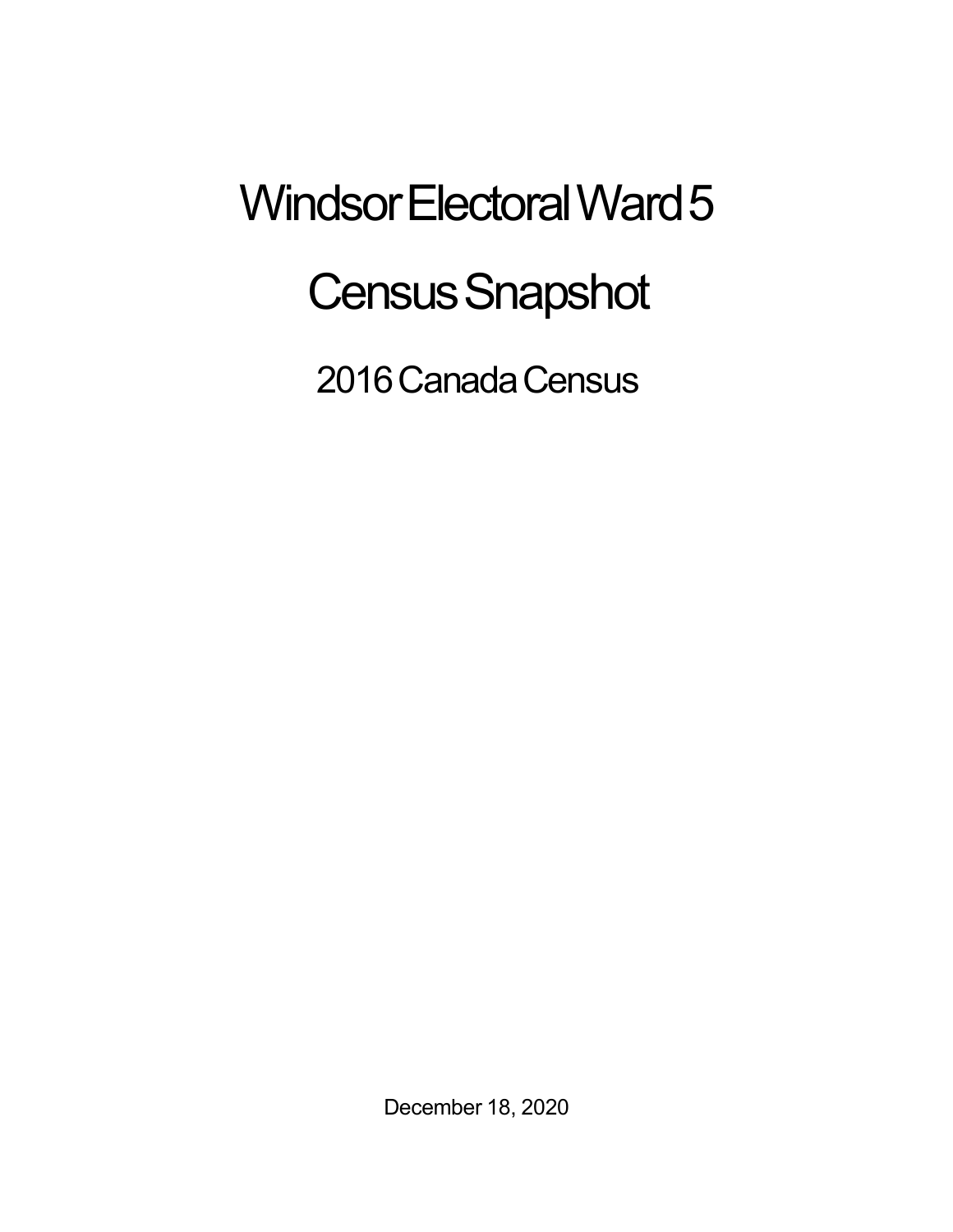## **Table of Contents**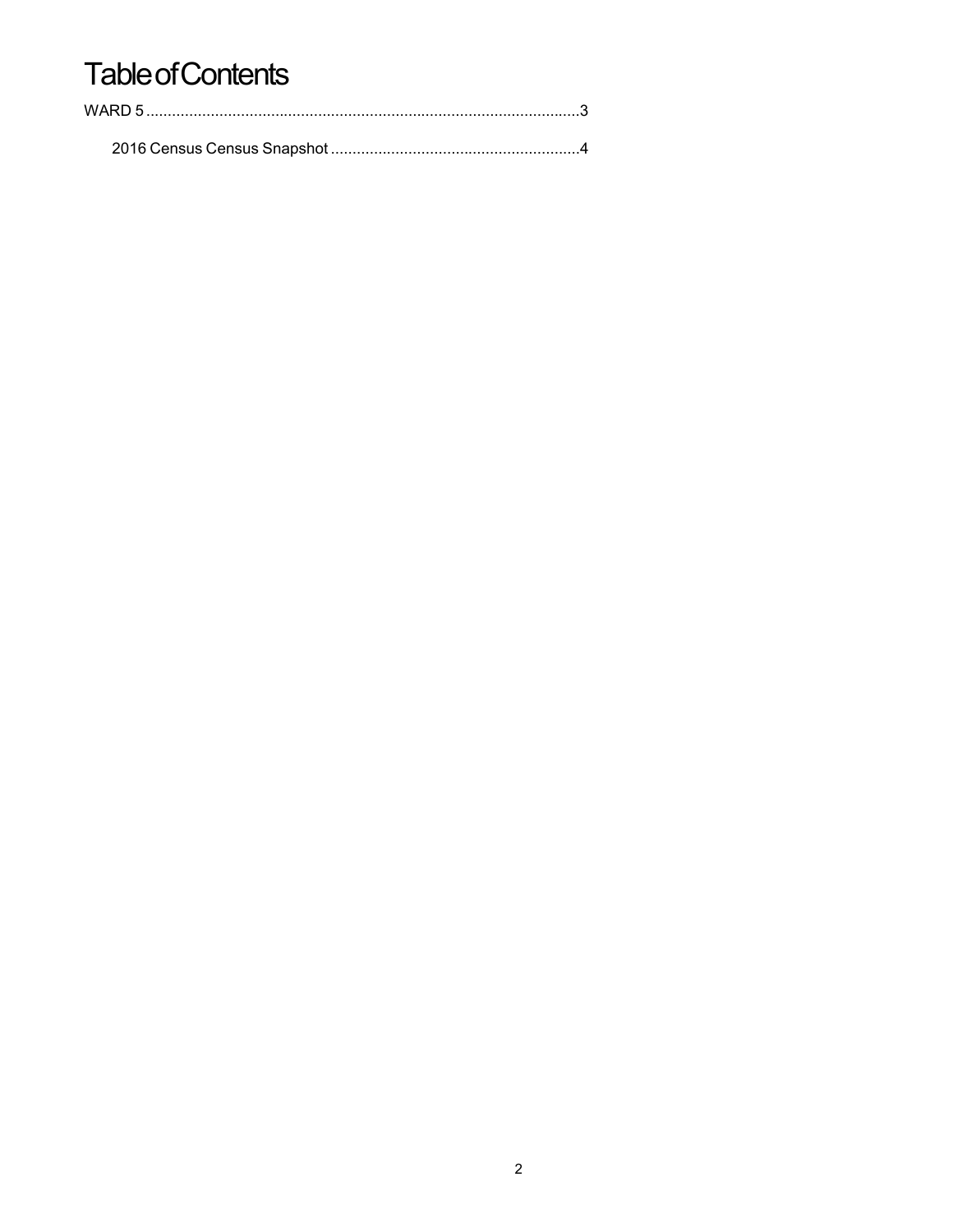## WARD 5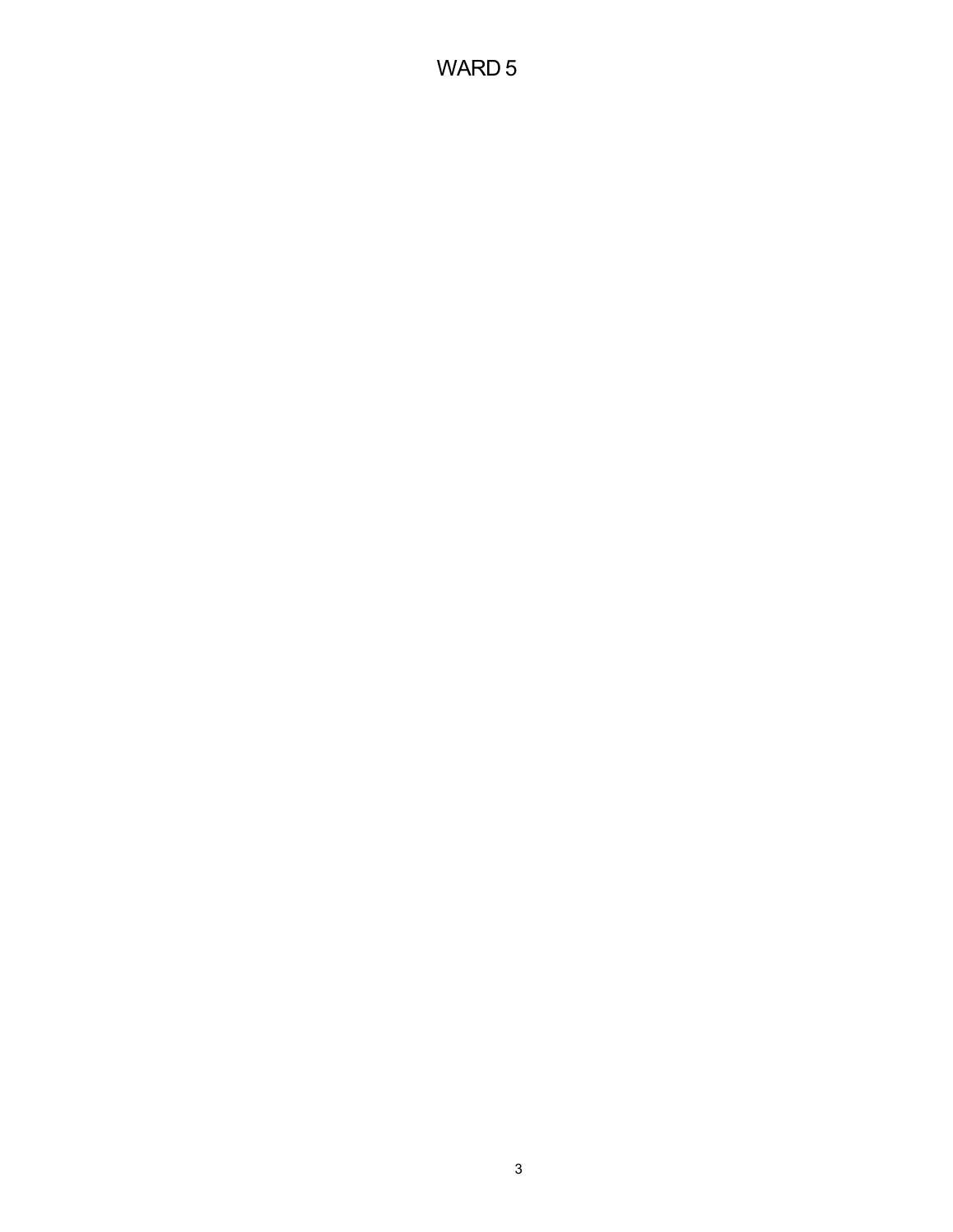## 2016 Census Census Snapshot

| 2016 Census<br><b>Census Snapshot</b> | <b>WARD 5</b> |    |
|---------------------------------------|---------------|----|
|                                       |               | %  |
| <b>Total Population</b>               | 18,487        |    |
| Males                                 | 9,033 49%     |    |
| Females                               | 9,454 51%     |    |
|                                       |               |    |
| <b>2016 Population by Age</b>         | 18,487        |    |
| 0 to 4 years                          | 922           | 5% |
| 5 to 9 years                          | 918           | 5% |
| 10 to 14 years                        | 886           | 5% |
| 15 to 19 years                        | 1,027         | 6% |
| 20 to 24 years                        | 1,135         | 6% |
| 25 to 29 years                        | 1,267         | 7% |
| 30 to 34 years                        | 1,153         | 6% |
| 35 to 39 years                        | 1,157         | 6% |
| 40 to 44 years                        | 1,202         | 7% |
| 45 to 49 years                        | 1,238         | 7% |
| 50 to 54 years                        | 1,488         | 8% |
| 55 to 59 years                        | 1,427         | 8% |
| 60 to 64 years                        | 1,285         | 7% |
| 65 to 69 years                        | 1,138         | 6% |
| 70 to 74 years                        | 742           | 4% |
| 75 to 79 years                        | 582           | 3% |
| 80 to 84 years                        | 417           | 2% |
| 85 to 89 years                        | 305           | 2% |
| 90 to 94 years                        | 169           | 1% |
| 95 to 99 years                        | 20            | 0% |
| 100 years and over                    | 5             | 0% |
|                                       |               |    |
| 0 to 14 years                         | 2,704 15%     |    |
| 15 to 64 years                        | 12,451 67%    |    |
| 65 years and over                     | 3,429 19%     |    |
| 85 years and over                     | 510           | 3% |
| Average age of population             | 42.5          |    |
| <b>Median age</b>                     | 43.2          |    |
|                                       |               |    |
| <b>Families</b>                       | 5,109         |    |
| Persons per family                    | 2.7           | 0% |
|                                       |               |    |
| Total couple families                 | 3,629 71%     |    |
| Married couples                       | 2,794 55%     |    |